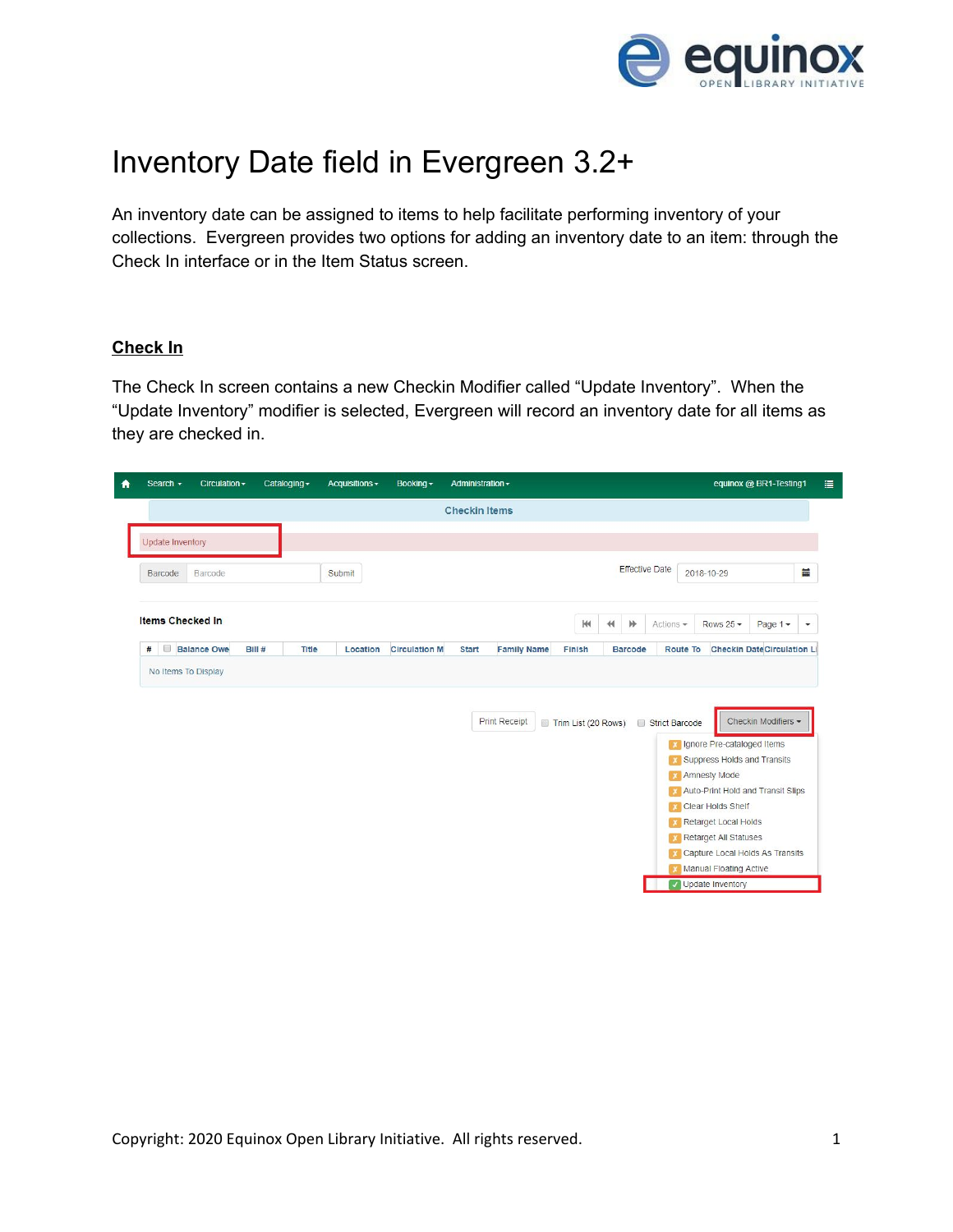

## **Item Status**

The Item Status screen has a new Action to "Update Inventory". After scanning in or uploading a file of item barcodes, staff can select Actions>Update Inventory to update the inventory date for all items selected.

| ₩ | Search $\sim$                            | Circulation -        | Cataloging -   | Acquisitions $\sim$ | Booking $\sim$             | Administration -                                                                                     |                 |                    |                                                   |                         |                 | equinox @ BR1-Testing1 |              |
|---|------------------------------------------|----------------------|----------------|---------------------|----------------------------|------------------------------------------------------------------------------------------------------|-----------------|--------------------|---------------------------------------------------|-------------------------|-----------------|------------------------|--------------|
|   |                                          | <b>Scan Item</b>     |                |                     |                            |                                                                                                      |                 |                    |                                                   |                         |                 |                        |              |
|   |                                          |                      | Submit         | OR                  | Choose File No file chosen |                                                                                                      |                 |                    |                                                   |                         |                 |                        | Detail View  |
|   | <b>Item Status</b>                       |                      |                |                     |                            |                                                                                                      |                 | H                  | $\not\blacktriangleright$<br>$\blacktriangleleft$ | Actions -               | Rows 25 $\star$ | Page $1 -$             | $\mathbf{v}$ |
|   | $\Box$<br>#                              | <b>Alert Message</b> | <b>Barcode</b> |                     | <b>Call Number</b>         | Due Date                                                                                             | Location        | <b>Item Status</b> |                                                   | Title                   |                 | Alerts                 |              |
|   | $\overline{\mathcal{L}}$<br>$\mathbf{1}$ |                      | CONC61000324   |                     | MT130M8 G88                | <b>UTICUA TITTICITIS</b><br>Renew Items<br><b>Cancel Transit</b>                                     | $A.$ din Afidan | In tennait<br>٠    |                                                   | Piano concerto ; Vari 0 |                 | Manage                 | Print        |
|   |                                          |                      |                |                     |                            | <b>Update Inventory</b>                                                                              |                 |                    |                                                   |                         |                 |                        |              |
|   |                                          |                      |                |                     |                            | snow<br><b>Triggered Events</b><br>Item Holds<br>Record Holds<br>The advance fundamental control and |                 | $\mathbf{v}$       |                                                   |                         |                 |                        |              |

The most recent Inventory Date and Inventory Workstation will appear in the Details View of the Item Status screen:

| <b>Barcode</b>          | CONC61000324       | <b>Circ Library</b>          | BR <sub>3</sub> |
|-------------------------|--------------------|------------------------------|-----------------|
| Price                   | 23.99              | Owning Library               | BR <sub>3</sub> |
| <b>Acquisition Cost</b> |                    | <b>Shelving Location</b>     | Audio/Video     |
| <b>ISBN</b>             |                    | <b>Loan Duration</b>         | Short           |
| Date Created            | 9/28/2018 7:31 AM  | <b>Fine Level</b>            | Low             |
| Date Active             | 9/28/2018 7:31 AM  | Reference                    | false           |
| Status Changed          | 10/29/2018 5:46 PM | <b>OPAC Visible</b>          | true            |
| Item ID                 | 789                | Holdable                     | true            |
| Circulate               | true               | <b>Renewal Workstation</b>   |                 |
| Floating                |                    | <b>Circ Modifier</b>         |                 |
| <b>Inventory Date</b>   | 10/29/2018 5:46 PM | <b>Inventory Workstation</b> | BR1-Testing1    |
| <b>Item Alerts</b>      | Manage<br>Add      |                              |                 |